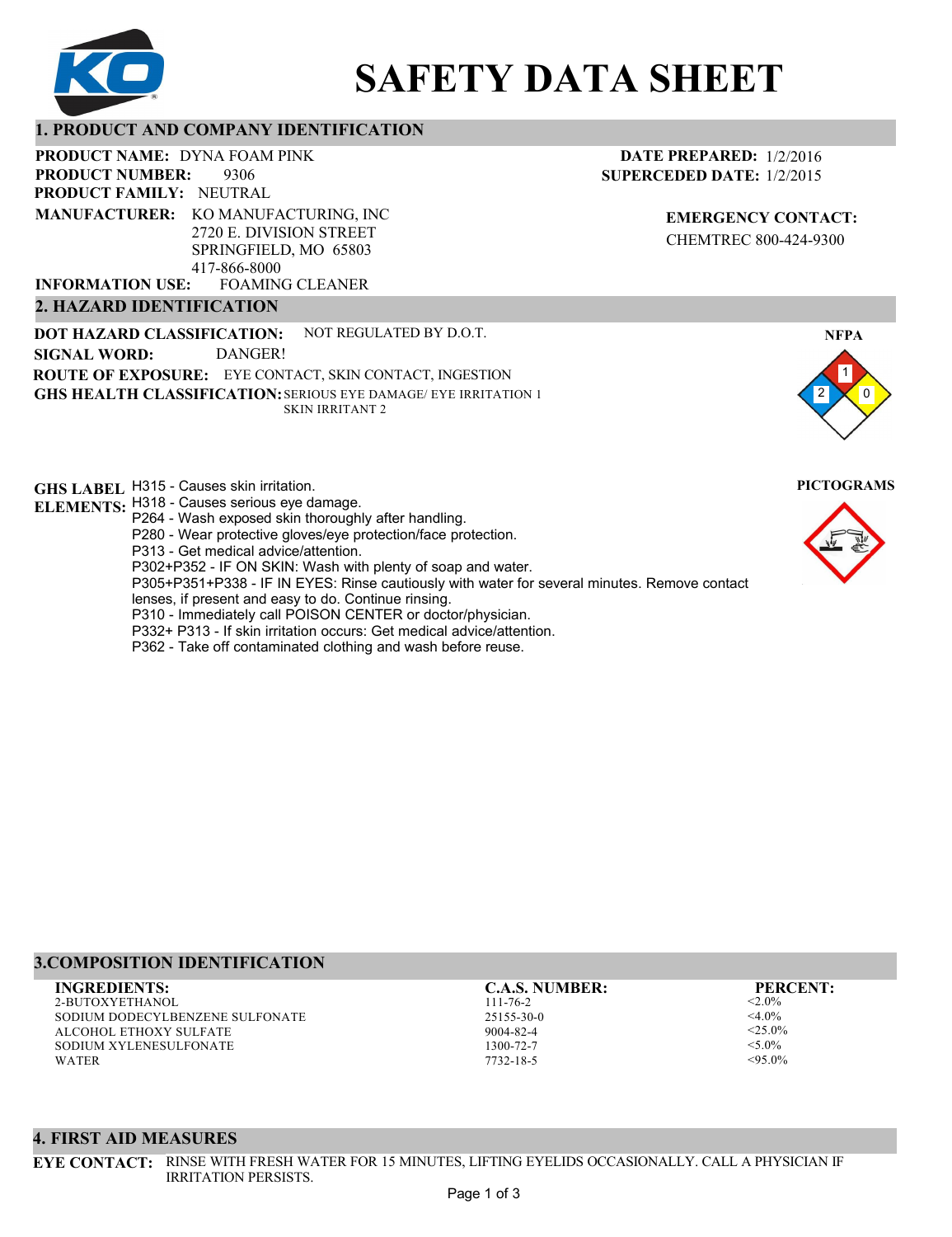#### **4. FIRST AID MEASURES - CONTINUED**

**SKIN CONTACT:** RINSE WITH PLENTY OF FRESH WATER AND REMOVE CONTAMINATED CLOTHING IMMEDIATELY. CALL A PHYSICIAN IF IRRITATION PERSISTS.

**INGESTION:** RINSE MOUTH WITH FRESH WATER. DO NOT INDUCE VOMITING. CALL A PHYSICIAN IMMEDIATELY. IF CONSCIOUS, GIVE LARGE QUANTITIES OF WATER. DO NOT GIVE ANYTHING BY MOUTH IF UNCONSCIOUS.

**INHALATION:** IF OVERCOME BY EXPOSURE, REMOVE VICTIM TO FRESH AIR IMMEDIATELY. GIVE OXYGEN OR ARTIFICIAL RESPIRATION AS NEEDED. CALL A PHYSICIAN IMMEDIATELY.

#### **5. FIRE FIGHTING MEASURES**

**FLAMMABLE PROPERTIES:** NON FLAMMABLE

**FLASH POINT:** >200 F

**SUITABLE EXTINGUISHING MEDIA:** DRY CHEMICAL, FOAM OR CARBON DIOXIDE, WATER SPRAY.

**UNSUITABLE EXTINGUISHING MEDIA:** NOT ESTABLISHED.

**SPECIFIC HAZARDS ARISING** NONE KNOWN.

**FROM THE CHEMICAL:**

**PROTECTIVE EQUIPMENT AND PRECAUTIONS FOR FIREFIGHTERS:** APPPROVED) AND FULL PROTECTIVE GEAR. WEAR SELF-CONTAINED BREATHING APPARATUS (PRESSURE DEMAND MSHA/NIOSH

#### **6. ACCIDENTAL RELEASE MEASURES**

**PERSONAL PRECAUTIONS:** AVOID CONTACT WITH EYES AND SKIN. SPILL AREA MAY BE SLIPPERY. WEAR PROPER PROTECTIVE EQUIPMENT WHEN DEALING WITH RELEASE.

**ENVIRONMENTAL PRECAUTIONS:** CONTAIN SPILL TO AVOID RELEASE TO THE ENVIRONMENT. KEEP CONTAINER TIGHTLY CLOSED WHEN NOT IN USE.

**METHODS FOR CONTAINMENT** COLLECT FOR DISPOSAL USING AN INERT ABSORBENT MATERIAL AND TRANSFER TO A **AND CLEAN-UP:** CONTAINER FOR REUSE OR DISPOSAL.

#### **7. HANDLING AND STORAGE**

**HANDLING:** HANDLE WITH CARE AND AVOID CONTACT WITH EYES AND SKIN. ALWAYS WEAR PROPER CHEMICAL RESISTANT PROTECTIVE EQUIPMENT 29CFR1910.132-138. WASH THOROUGHLY AFTER HANDLING.

**STORAGE:** STORE IN A COOL, DRY PLACE. KEEP OUT OF REACH OF CHILDREN. KEEP LID TIGHTLY CLOSED WHEN NOT IN USE.

#### **8. EXPOSURE CONTROLS/PERSONAL PROTECTION**

**ENGINEERING CONTROLS:** NONE REQUIRED UNDER NORMAL USE.

**EYE / FACE PROTECTION:** CHEMICAL SAFETY GLASSES.

**SKIN PROTECTION:** CHEMICAL RESISTANT GLOVES.

**THRESHOLD LIMIT VALUE (TLV):** 2-BUTOXYETHANOL, 20 PPM

#### **9. PHYSICAL AND CHEMICAL PROPERTIES**

**PHYSICAL STATE:** LIQUID. **APPEARANCE: ODOR: BOILING POINT:** NOT ESTABLISHED. **FREEZING POINT:** NOT ESTABLISHED. **SPECIFIC GRAVITY:** 1.03 **pH (1%): EVAPORATION RATE:** NOT ESTABLISHED. **FLASH POINT: LOWER FLAMMABILITY/EXPLOSIVE LIMIT:** NOT ESTABLISHED. **UPPER FLAMMABLE/EXPLOSIVE LIMIT:** NOT ESTABLISHED. 8.0-9.0  $>200$  F PINK LIQUID. CHERRY SCENT. **VISCOSITY: REALITIVE DENSITY:** 8.6 LBS./GL. **SOLUBILITY: VAPOR PRESSURE:** NOT ESTABLISHED. **VAPOR DENSITY:** NOT ESTABLISHED. **DECOMPOSITION** NOT ESTABLISHED. **TEMPERATURE: PARTICAL COEFFICIENT:** NOT ESTABLISHED. **N-OCTANOL/WATER** NOT ESTABLISHED. SOLUBLE.

**AUTO-IGNITION TEMPERATURE:** NOT ESTABLISHED.